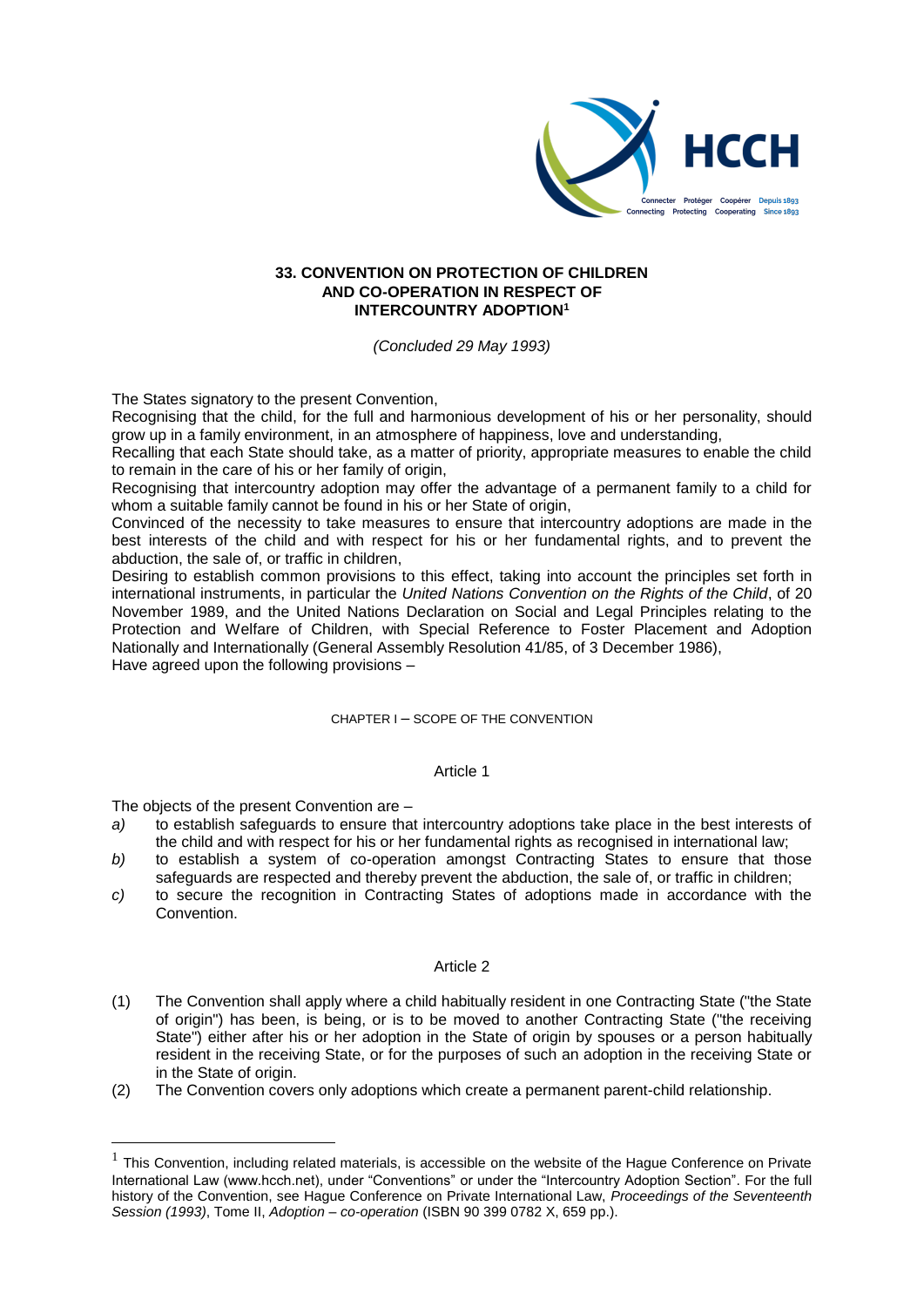The Convention ceases to apply if the agreements mentioned in Article 17, sub-paragraph *c*, have not been given before the child attains the age of eighteen years.

## CHAPTER II – REQUIREMENTS FOR INTERCOUNTRY ADOPTIONS

# Article 4

An adoption within the scope of the Convention shall take place only if the competent authorities of the State of origin –

- *a)* have established that the child is adoptable;
- *b)* have determined, after possibilities for placement of the child within the State of origin have been given due consideration, that an intercountry adoption is in the child's best interests;
- *c)* have ensured that
	- (1) the persons, institutions and authorities whose consent is necessary for adoption, have been counselled as may be necessary and duly informed of the effects of their consent, in particular whether or not an adoption will result in the termination of the legal relationship between the child and his or her family of origin,
	- (2) such persons, institutions and authorities have given their consent freely, in the required legal form, and expressed or evidenced in writing,
	- (3) the consents have not been induced by payment or compensation of any kind and have not been withdrawn, and
	- (4) the consent of the mother, where required, has been given only after the birth of the child; and
- *d)* have ensured, having regard to the age and degree of maturity of the child, that
	- (1) he or she has been counselled and duly informed of the effects of the adoption and of his or her consent to the adoption, where such consent is required,
	- (2) consideration has been given to the child's wishes and opinions,
	- (3) the child's consent to the adoption, where such consent is required, has been given freely, in the required legal form, and expressed or evidenced in writing, and
	- (4) such consent has not been induced by payment or compensation of any kind.

## Article 5

An adoption within the scope of the Convention shall take place only if the competent authorities of the receiving State –

- *a)* have determined that the prospective adoptive parents are eligible and suited to adopt;
- *b)* have ensured that the prospective adoptive parents have been counselled as may be necessary; and
- *c)* have determined that the child is or will be authorised to enter and reside permanently in that State.

## CHAPTER III – CENTRAL AUTHORITIES AND ACCREDITED BODIES

- (1) A Contracting State shall designate a Central Authority to discharge the duties which are imposed by the Convention upon such authorities.
- (2) Federal States, States with more than one system of law or States having autonomous territorial units shall be free to appoint more than one Central Authority and to specify the territorial or personal extent of their functions. Where a State has appointed more than one Central Authority, it shall designate the Central Authority to which any communication may be addressed for transmission to the appropriate Central Authority within that State.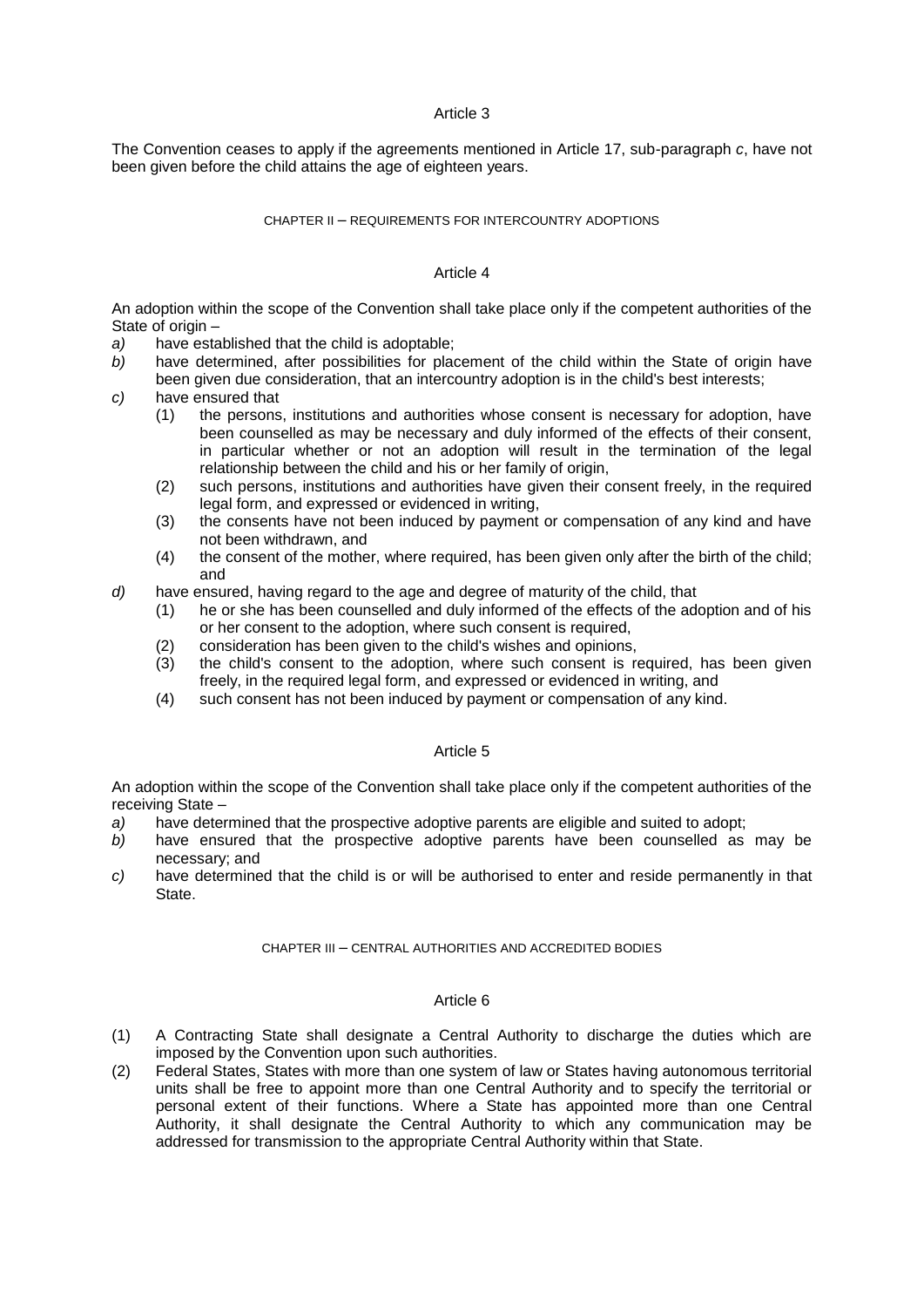- (1) Central Authorities shall co-operate with each other and promote co-operation amongst the competent authorities in their States to protect children and to achieve the other objects of the Convention.
- (2) They shall take directly all appropriate measures to
	- *a)* provide information as to the laws of their States concerning adoption and other general information, such as statistics and standard forms;
	- *b)* keep one another informed about the operation of the Convention and, as far as possible, eliminate any obstacles to its application.

### Article 8

Central Authorities shall take, directly or through public authorities, all appropriate measures to prevent improper financial or other gain in connection with an adoption and to deter all practices contrary to the objects of the Convention.

## Article 9

Central Authorities shall take, directly or through public authorities or other bodies duly accredited in their State, all appropriate measures, in particular to –

- *a)* collect, preserve and exchange information about the situation of the child and the prospective adoptive parents, so far as is necessary to complete the adoption;
- *b)* facilitate, follow and expedite proceedings with a view to obtaining the adoption;
- *c)* promote the development of adoption counselling and post-adoption services in their States;
- *d)* provide each other with general evaluation reports about experience with intercountry adoption;
- *e)* reply, in so far as is permitted by the law of their State, to justified requests from other Central Authorities or public authorities for information about a particular adoption situation.

## Article 10

Accreditation shall only be granted to and maintained by bodies demonstrating their competence to carry out properly the tasks with which they may be entrusted.

## Article 11

An accredited body shall –

- *a)* pursue only non-profit objectives according to such conditions and within such limits as may be established by the competent authorities of the State of accreditation;
- *b)* be directed and staffed by persons qualified by their ethical standards and by training or experience to work in the field of intercountry adoption; and
- *c)* be subject to supervision by competent authorities of that State as to its composition, operation and financial situation.

# Article 12

A body accredited in one Contracting State may act in another Contracting State only if the competent authorities of both States have authorised it to do so.

## Article 13

The designation of the Central Authorities and, where appropriate, the extent of their functions, as well as the names and addresses of the accredited bodies shall be communicated by each Contracting State to the Permanent Bureau of the Hague Conference on Private International Law.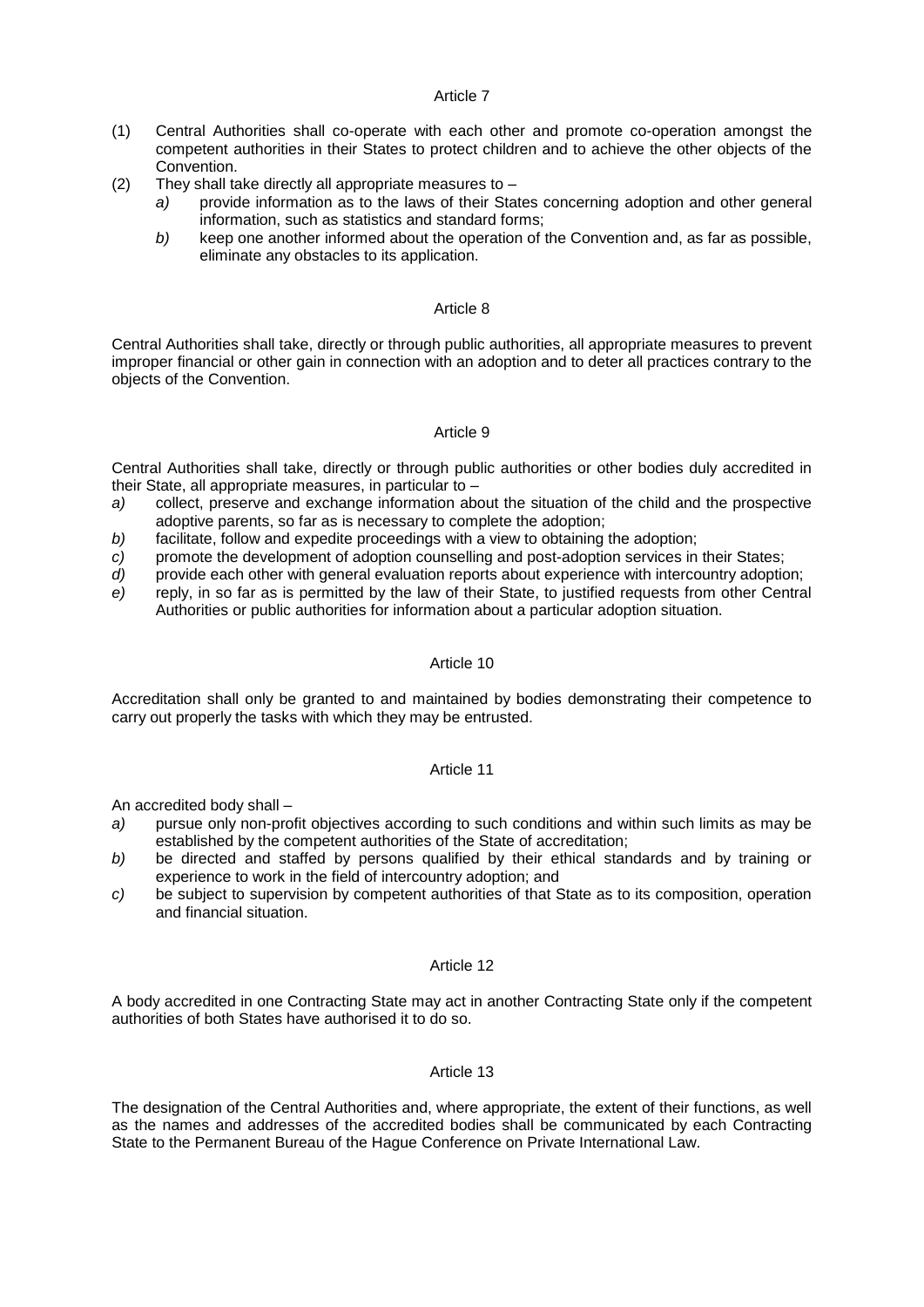Persons habitually resident in a Contracting State, who wish to adopt a child habitually resident in another Contracting State, shall apply to the Central Authority in the State of their habitual residence.

## Article 15

- (1) If the Central Authority of the receiving State is satisfied that the applicants are eligible and suited to adopt, it shall prepare a report including information about their identity, eligibility and suitability to adopt, background, family and medical history, social environment, reasons for adoption, ability to undertake an intercountry adoption, as well as the characteristics of the children for whom they would be qualified to care.
- (2) It shall transmit the report to the Central Authority of the State of origin.

# Article 16

- (1) If the Central Authority of the State of origin is satisfied that the child is adoptable, it shall
	- *a)* prepare a report including information about his or her identity, adoptability, background, social environment, family history, medical history including that of the child's family, and any special needs of the child;
	- *b)* give due consideration to the child's upbringing and to his or her ethnic, religious and cultural background;
	- *c)* ensure that consents have been obtained in accordance with Article 4; and
	- *d)* determine, on the basis in particular of the reports relating to the child and the prospective adoptive parents, whether the envisaged placement is in the best interests of the child.
- (2) It shall transmit to the Central Authority of the receiving State its report on the child, proof that the necessary consents have been obtained and the reasons for its determination on the placement, taking care not to reveal the identity of the mother and the father if, in the State of origin, these identities may not be disclosed.

## Article 17

Any decision in the State of origin that a child should be entrusted to prospective adoptive parents may only be made if –

- *a)* the Central Authority of that State has ensured that the prospective adoptive parents agree;
- *b)* the Central Authority of the receiving State has approved such decision, where such approval is required by the law of that State or by the Central Authority of the State of origin;
- *c)* the Central Authorities of both States have agreed that the adoption may proceed; and
- *d)* it has been determined, in accordance with Article 5, that the prospective adoptive parents are eligible and suited to adopt and that the child is or will be authorised to enter and reside permanently in the receiving State.

# Article 18

The Central Authorities of both States shall take all necessary steps to obtain permission for the child to leave the State of origin and to enter and reside permanently in the receiving State.

- (1) The transfer of the child to the receiving State may only be carried out if the requirements of Article 17 have been satisfied.
- (2) The Central Authorities of both States shall ensure that this transfer takes place in secure and appropriate circumstances and, if possible, in the company of the adoptive or prospective adoptive parents.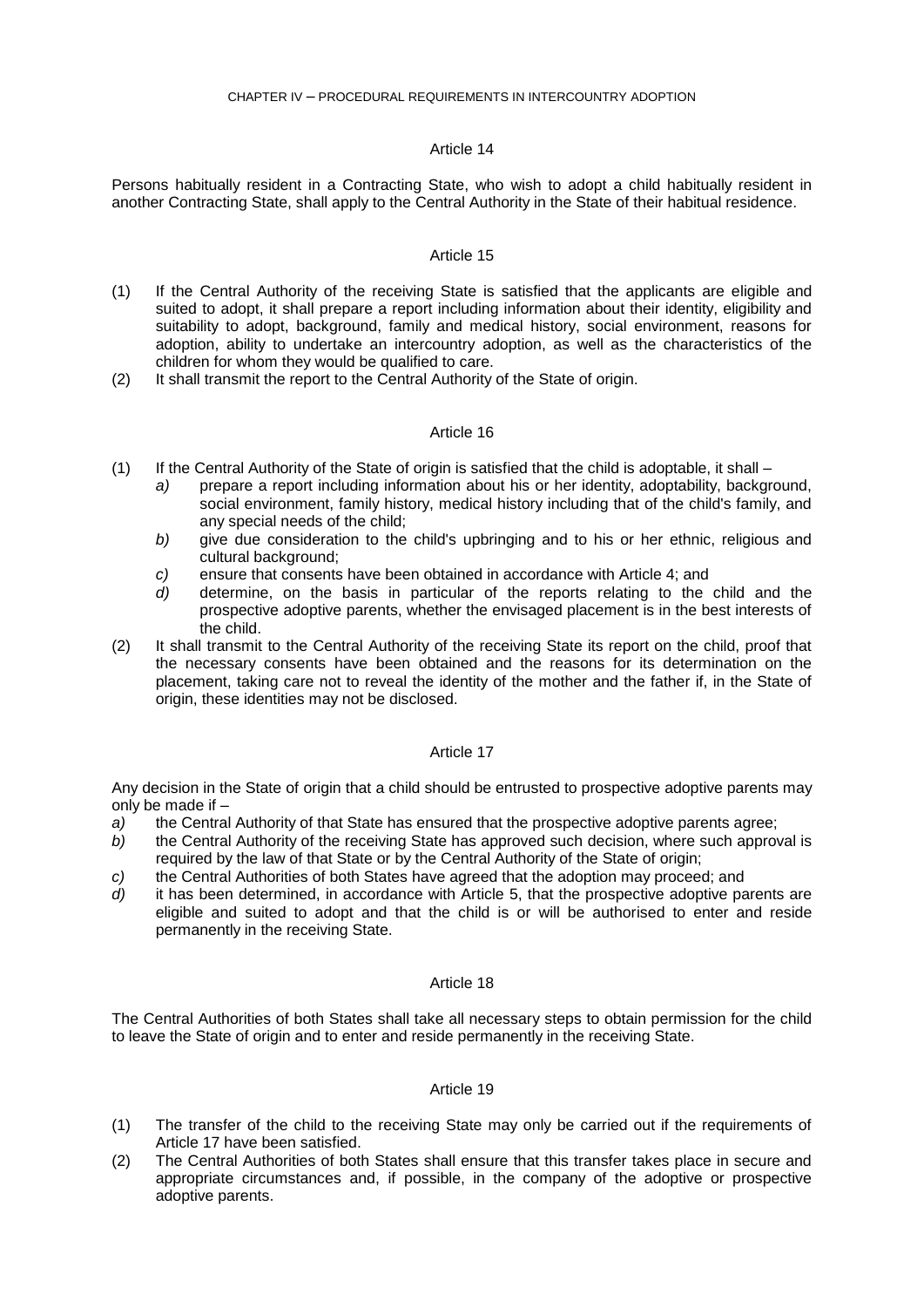(3) If the transfer of the child does not take place, the reports referred to in Articles 15 and 16 are to be sent back to the authorities who forwarded them.

# Article 20

The Central Authorities shall keep each other informed about the adoption process and the measures taken to complete it, as well as about the progress of the placement if a probationary period is required.

## Article 21

- (1) Where the adoption is to take place after the transfer of the child to the receiving State and it appears to the Central Authority of that State that the continued placement of the child with the prospective adoptive parents is not in the child's best interests, such Central Authority shall take the measures necessary to protect the child, in particular –
	- *a)* to cause the child to be withdrawn from the prospective adoptive parents and to arrange temporary care;
	- *b)* in consultation with the Central Authority of the State of origin, to arrange without delay a new placement of the child with a view to adoption or, if this is not appropriate, to arrange alternative long-term care; an adoption shall not take place until the Central Authority of the State of origin has been duly informed concerning the new prospective adoptive parents;
	- *c)* as a last resort, to arrange the return of the child, if his or her interests so require.
- (2) Having regard in particular to the age and degree of maturity of the child, he or she shall be consulted and, where appropriate, his or her consent obtained in relation to measures to be taken under this Article.

## Article 22

- (1) The functions of a Central Authority under this Chapter may be performed by public authorities or by bodies accredited under Chapter III, to the extent permitted by the law of its State.
- (2) Any Contracting State may declare to the depositary of the Convention that the functions of the Central Authority under Articles 15 to 21 may be performed in that State, to the extent permitted by the law and subject to the supervision of the competent authorities of that State, also by bodies or persons who –
	- *a)* meet the requirements of integrity, professional competence, experience and accountability of that State; and
	- *b)* are qualified by their ethical standards and by training or experience to work in the field of intercountry adoption.
- (3) A Contracting State which makes the declaration provided for in paragraph 2 shall keep the Permanent Bureau of the Hague Conference on Private International Law informed of the names and addresses of these bodies and persons.
- (4) Any Contracting State may declare to the depositary of the Convention that adoptions of children habitually resident in its territory may only take place if the functions of the Central Authorities are performed in accordance with paragraph 1.
- (5) Notwithstanding any declaration made under paragraph 2, the reports provided for in Articles 15 and 16 shall, in every case, be prepared under the responsibility of the Central Authority or other authorities or bodies in accordance with paragraph 1.

## CHAPTER V – RECOGNITION AND EFFECTS OF THE ADOPTION

# Article 23

(1) An adoption certified by the competent authority of the State of the adoption as having been made in accordance with the Convention shall be recognised by operation of law in the other Contracting States. The certificate shall specify when and by whom the agreements under Article 17, sub-paragraph *c)*, were given.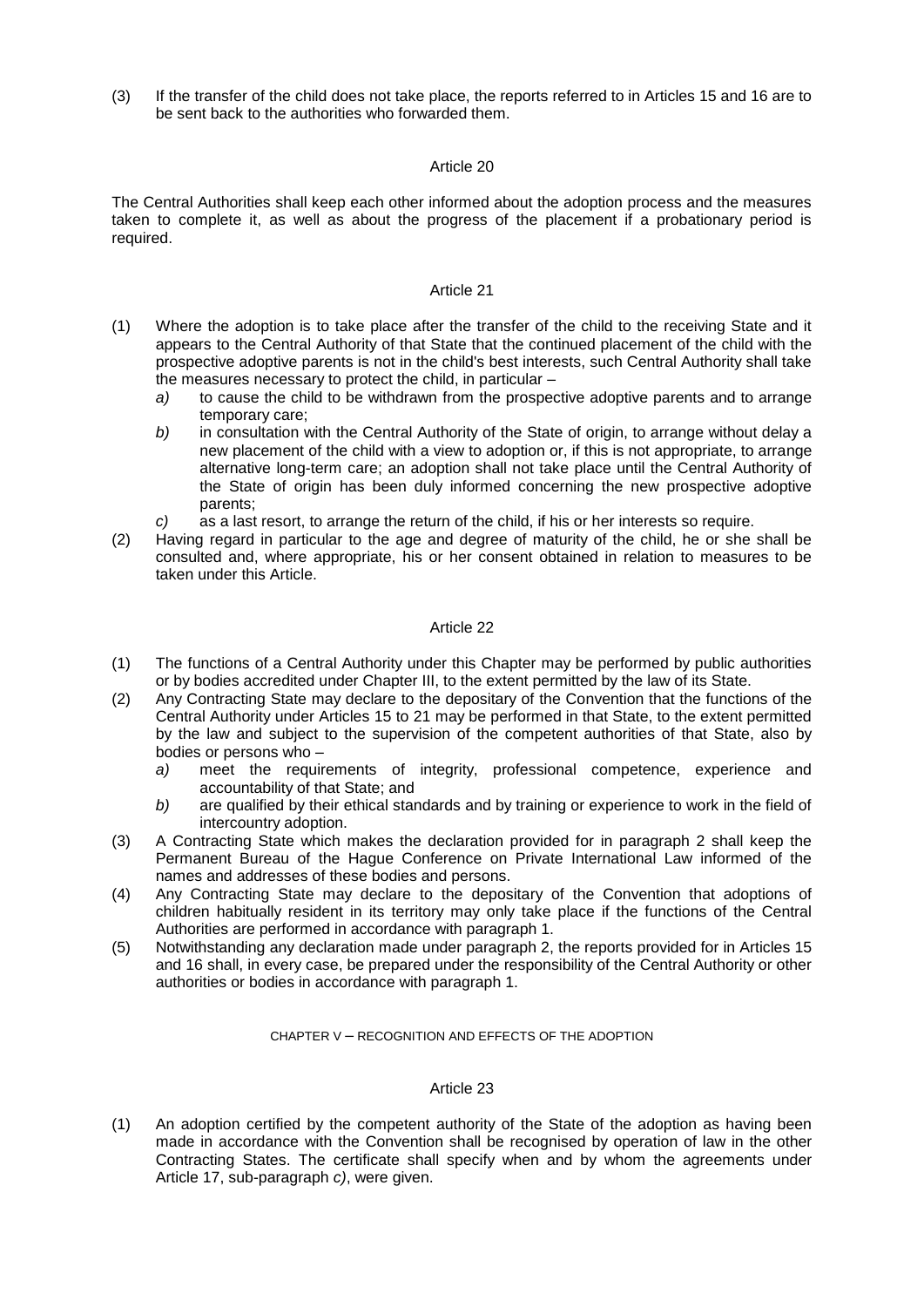(2) Each Contracting State shall, at the time of signature, ratification, acceptance, approval or accession, notify the depositary of the Convention of the identity and the functions of the authority or the authorities which, in that State, are competent to make the certification. It shall also notify the depositary of any modification in the designation of these authorities.

### Article 24

The recognition of an adoption may be refused in a Contracting State only if the adoption is manifestly contrary to its public policy, taking into account the best interests of the child.

#### Article 25

Any Contracting State may declare to the depositary of the Convention that it will not be bound under this Convention to recognise adoptions made in accordance with an agreement concluded by application of Article 39, paragraph 2.

### Article 26

- (1) The recognition of an adoption includes recognition of
	- *a)* the legal parent-child relationship between the child and his or her adoptive parents;
	- *b)* parental responsibility of the adoptive parents for the child;
	- *c)* the termination of a pre-existing legal relationship between the child and his or her mother and father, if the adoption has this effect in the Contracting State where it was made.
- (2) In the case of an adoption having the effect of terminating a pre-existing legal parent-child relationship, the child shall enjoy in the receiving State, and in any other Contracting State where the adoption is recognised, rights equivalent to those resulting from adoptions having this effect in each such State.
- (3) The preceding paragraphs shall not prejudice the application of any provision more favourable for the child, in force in the Contracting State which recognises the adoption.

## Article 27

- (1) Where an adoption granted in the State of origin does not have the effect of terminating a preexisting legal parent-child relationship, it may, in the receiving State which recognises the adoption under the Convention, be converted into an adoption having such an effect –
	- *a)* if the law of the receiving State so permits; and
	- *b)* if the consents referred to in Article 4, sub-paragraphs *c* and *d*, have been or are given for the purpose of such an adoption.
- (2) Article 23 applies to the decision converting the adoption.

## CHAPTER VI – GENERAL PROVISIONS

## Article 28

The Convention does not affect any law of a State of origin which requires that the adoption of a child habitually resident within that State take place in that State or which prohibits the child's placement in, or transfer to, the receiving State prior to adoption.

## Article 29

There shall be no contact between the prospective adoptive parents and the child's parents or any other person who has care of the child until the requirements of Article 4, sub-paragraphs *a)* to *c)*, and Article 5, sub-paragraph *a)*, have been met, unless the adoption takes place within a family or unless the contact is in compliance with the conditions established by the competent authority of the State of origin.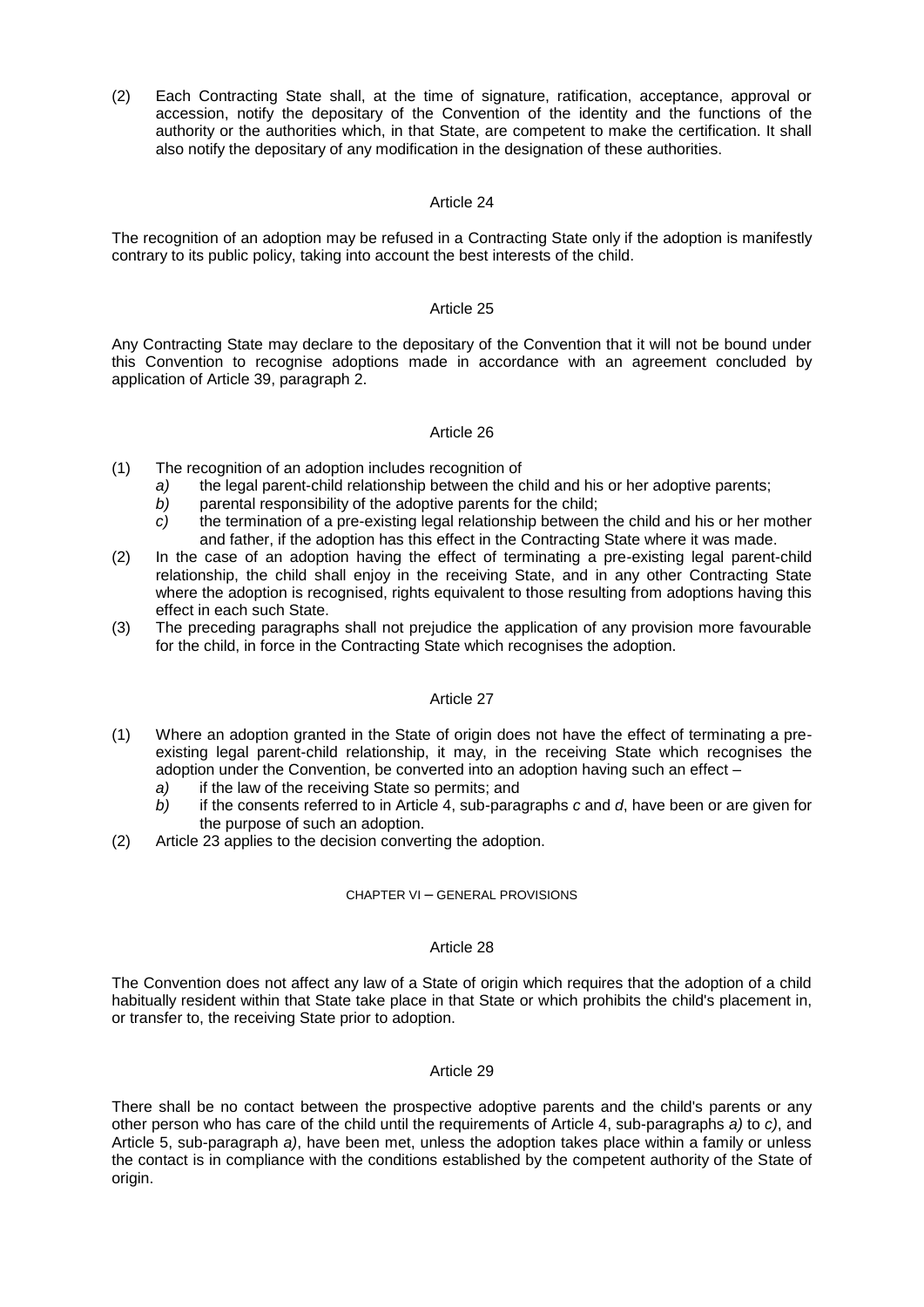- (1) The competent authorities of a Contracting State shall ensure that information held by them concerning the child's origin, in particular information concerning the identity of his or her parents, as well as the medical history, is preserved.
- (2) They shall ensure that the child or his or her representative has access to such information, under appropriate guidance, in so far as is permitted by the law of that State.

## Article 31

Without prejudice to Article 30, personal data gathered or transmitted under the Convention, especially data referred to in Articles 15 and 16, shall be used only for the purposes for which they were gathered or transmitted.

### Article 32

- (1) No one shall derive improper financial or other gain from an activity related to an intercountry adoption.
- (2) Only costs and expenses, including reasonable professional fees of persons involved in the adoption, may be charged or paid.
- (3) The directors, administrators and employees of bodies involved in an adoption shall not receive remuneration which is unreasonably high in relation to services rendered.

## Article 33

A competent authority which finds that any provision of the Convention has not been respected or that there is a serious risk that it may not be respected, shall immediately inform the Central Authority of its State. This Central Authority shall be responsible for ensuring that appropriate measures are taken.

## Article 34

If the competent authority of the State of destination of a document so requests, a translation certified as being in conformity with the original must be furnished. Unless otherwise provided, the costs of such translation are to be borne by the prospective adoptive parents.

## Article 35

The competent authorities of the Contracting States shall act expeditiously in the process of adoption.

### Article 36

In relation to a State which has two or more systems of law with regard to adoption applicable in different territorial units –

- *a)* any reference to habitual residence in that State shall be construed as referring to habitual residence in a territorial unit of that State;
- *b)* any reference to the law of that State shall be construed as referring to the law in force in the relevant territorial unit;
- *c)* any reference to the competent authorities or to the public authorities of that State shall be construed as referring to those authorised to act in the relevant territorial unit;
- *d)* any reference to the accredited bodies of that State shall be construed as referring to bodies accredited in the relevant territorial unit.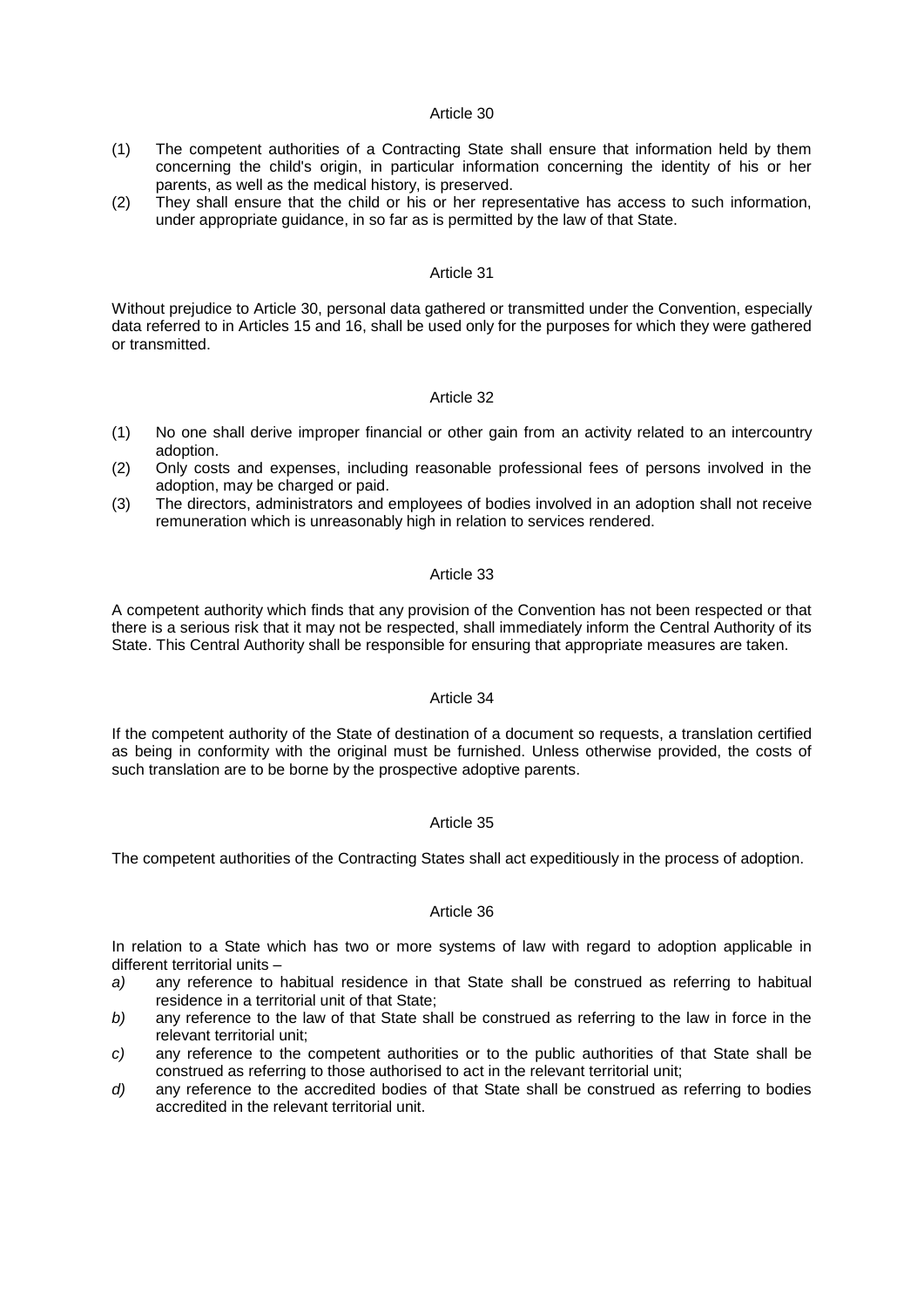In relation to a State which with regard to adoption has two or more systems of law applicable to different categories of persons, any reference to the law of that State shall be construed as referring to the legal system specified by the law of that State.

# Article 38

A State within which different territorial units have their own rules of law in respect of adoption shall not be bound to apply the Convention where a State with a unified system of law would not be bound to do so.

### Article 39

- (1) The Convention does not affect any international instrument to which Contracting States are Parties and which contains provisions on matters governed by the Convention, unless a contrary declaration is made by the States Parties to such instrument.
- (2) Any Contracting State may enter into agreements with one or more other Contracting States, with a view to improving the application of the Convention in their mutual relations. These agreements may derogate only from the provisions of Articles 14 to 16 and 18 to 21. The States which have concluded such an agreement shall transmit a copy to the depositary of the Convention.

### Article 40

No reservation to the Convention shall be permitted.

## Article 41

The Convention shall apply in every case where an application pursuant to Article 14 has been received after the Convention has entered into force in the receiving State and the State of origin.

## Article 42

The Secretary General of the Hague Conference on Private International Law shall at regular intervals convene a Special Commission in order to review the practical operation of the Convention.

### CHAPTER VII – FINAL CLAUSES

# Article 43

- (1) The Convention shall be open for signature by the States which were Members of the Hague Conference on Private International Law at the time of its Seventeenth Session and by the other States which participated in that Session.
- (2) It shall be ratified, accepted or approved and the instruments of ratification, acceptance or approval shall be deposited with the Ministry of Foreign Affairs of the Kingdom of the Netherlands, depositary of the Convention.

- (1) Any other State may accede to the Convention after it has entered into force in accordance with Article 46, paragraph 1.
- (2) The instrument of accession shall be deposited with the depositary.
- (3) Such accession shall have effect only as regards the relations between the acceding State and those Contracting States which have not raised an objection to its accession in the six months